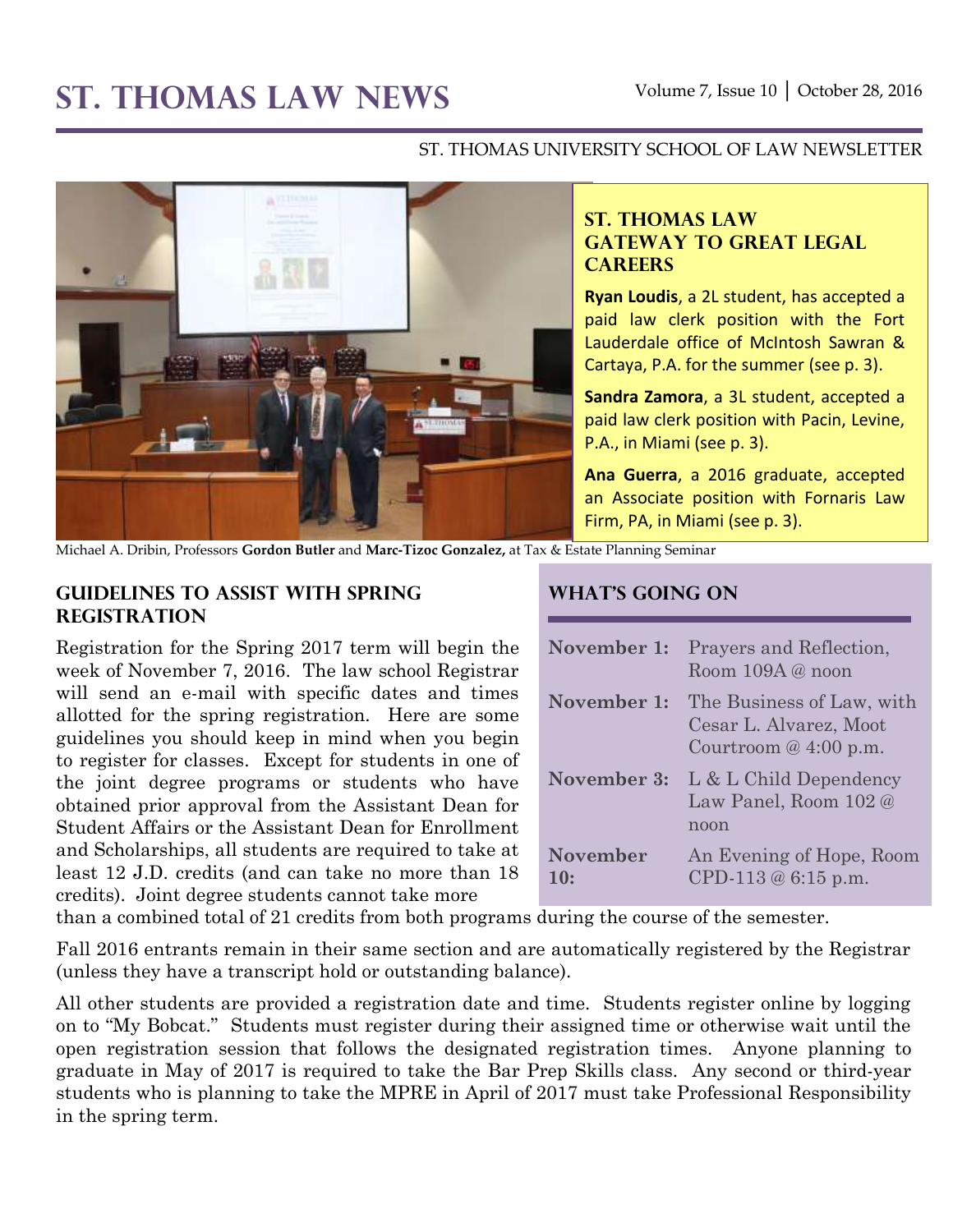Any student with an outstanding balance of \$1,000 or more is blocked from registration and cannot register until he or she reduces his or her balance below \$1,000. Students with outstanding balances should be working now with Andy Marrero and the Business Office to make sure they will be cleared for registration.

Some classes will reach capacity during the regular registration session. No overrides or exceptions are provided during the regular registration session. Students needing to take a particular class should attempt to register for another section of the class (even if the time is less convenient). Any student who wants to register for a class that is full will need to submit an override request form to the Registrar. On this form, you will need to explain why you need (or want) to take the class that is full. You need not seek the approval of the professor regarding the override. Shortly after the week of registration is over, the override request forms will be processed, and students will be advised if their request has been granted. Please note some classes are limited in size due to the seats available, or the format in which the class is to be taught, or both, so not all requests can be granted. Students should register for any section of any required course they need to take that is available. Remember that a student can modify his or her schedule at any time during the drop-add period. So, students should continue to monitor class availability.

Students planning to take the Florida Bar should consider taking Sales, Family Law, Florida Constitutional Law, and Juvenile Law as elective courses. These topics are tested always (or frequently) on the Florida State Bar Examination.

Students needing academic advisement or assistance should contact Assistant Dean John Hernandez or Assistant Dean Barbara Singer, and schedule an appointment. Flex students should consult with Assistant Dean Jessica Fonseca-Nader.

# **On Campus Fingerprinting Session**

Career Development has made arrangements for IdentoGo to come to campus to capture your fingerprints for the bar application. The company will be on campus on Tuesday, November 1. If you have not done so, please go to [www.identogo.com](http://www.identogo.com/) to schedule an appointment to be fingerprinted. If you encounter a problem, or have questions regarding the registration process, please contact IdentoGo customer service center at (800) 528-1358.

# **Hispanic National Bar Association Region NBA Mentorship Program**

A group of St. Thomas Law students from the Hispanic American Law Student Association were selected to participate in the 12th Annual Hispanic National Bar Association Region VIII Mentorship Program. The students were matched with a practicing attorney for the entire academic year. On October 13, 2016, all 15 St. Thomas Law students attended the speed mentoring event, where they had the opportunity to meet and speak to more than 60 attorneys in attendance. Also in attendance were HNBA National President Pedro Jaime Torres-Diaz; Region VIII President, Araly Herrera; Vice-



President of Regions & Affiliates, Maria Dantes-Sanchez; and National Finance Director, Irene Oria, pictured with the students.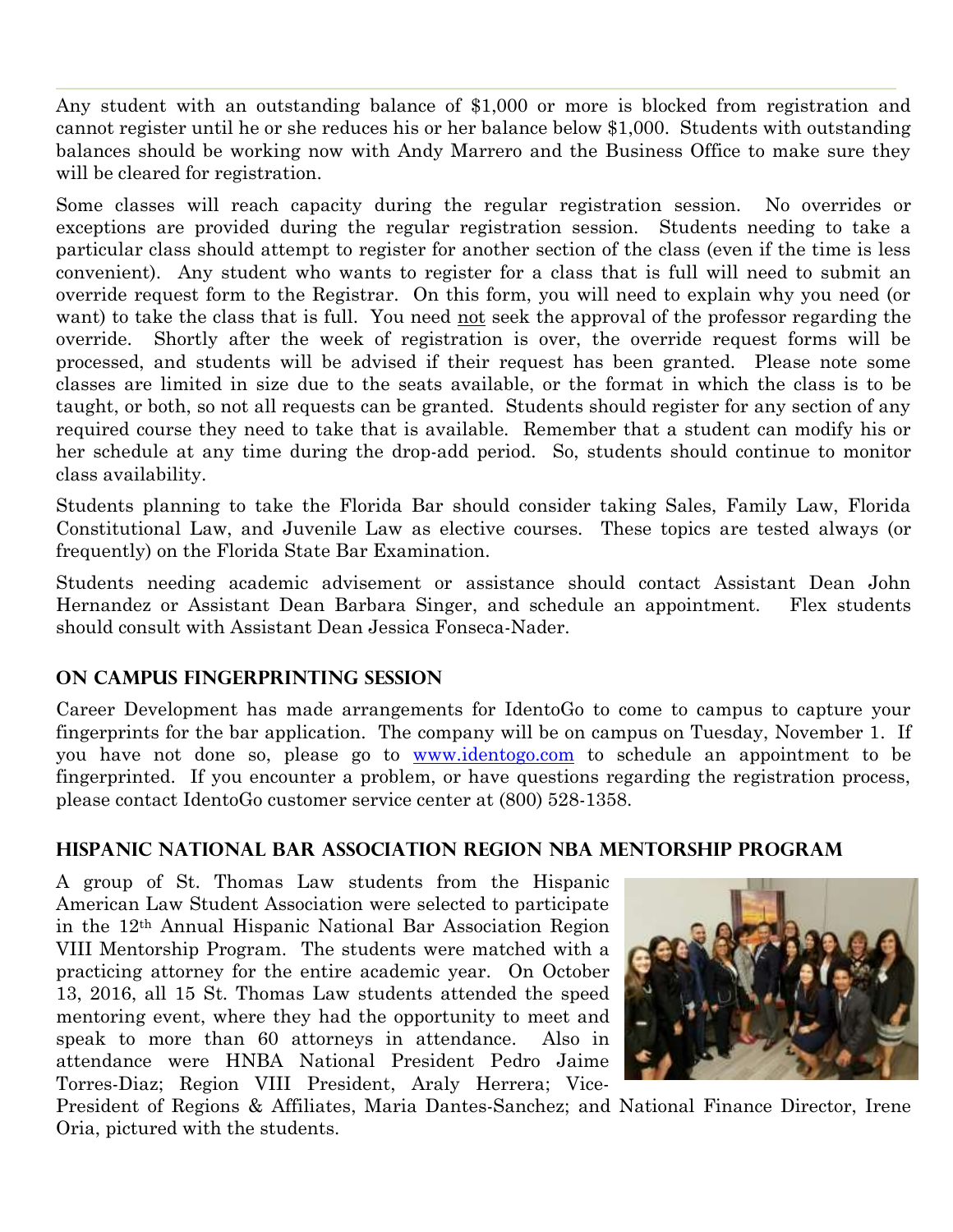#### **The Business of Law**

Cesar L. Alvarez, Senior Chairman of GreenbergTraurig, will speak at St. Thomas Law on Tuesday, November 1, 2016, at 4:00 p.m. in the Moot Courtroom on The Business of Law. The entire community is invited to attend the lecture. This lecture is part of the Legal Eagle Lecture series and is sponsored by the St. Thomas Law Tax Law Society, Cuban American Student Bar Association, the Business Law Society, and HALSA.

# **Federal Bar Association Law Student Mentorship Program Kickoff Event**

On October 18, 2016, the South Florida Chapter of the Federal Bar Association hosted the Kickoff Event for its Fourth Annual Law Student Mentorship Program. The event was not limited to participants in the Program and was open to all local law students, judicial law clerks, practitioners, and judges.

Pictured: A group of 1Ls and 2Ls from St. Thomas Law, center

are: Ben Brodsky current President of the FBA, South Florida Chapter, and Yaniv Badar, Board Member.

# **Real Property Probate and Trust L Lunch & Learn**

On October 25, St. Thomas Law's Real Property Probate and Trust Law Association hosted The RPPTL Section of The Florida Bar. The panel consisted of attorneys Sandy Boisrand, Salome J. Zikakis, William A. Parady, and Steven Gaddy. More than 30 students attended this event.

Pictured: **Michael Yanopoulos** (3L), Sandy Boisrand, Esq., Salome J. Zikakis, Esq., William A. Parady, Esq., and Steven Gaddy, Esq.

# **STUDENT ACHIEVEMENTS**

**Ryan Loudis**, a 2L student, has accepted a paid law clerk position with the Fort Lauderdale office of McIntosh Sawran & Cartaya, P.A. for the summer 2017. McIntosh Sawran & Cartaya, P.A. has a team of highly qualified professionals, including lawyers, certified legal assistants, registered nurse consultants, and support staff. With three offices in South Florida and one in Central Florida, the firm provides the accessibility and responsiveness characteristic of smaller firms but with the professionalism, quality of services, depth of expertise, and technology associated with larger organizations.

**Sandra Zamora**, a 3L student, accepted a paid law clerk position with Pacin, Levine, P.A., in Miami. Pacin Levine handles a variety of accident, personal injury, wrongful death, and product liability cases.

# **ALUMNI(AE) NEWS**

**Josue Garcia**, a 2015 graduate, has accepted a position with Carnival Cruise in its Compliance Global Legal Department.